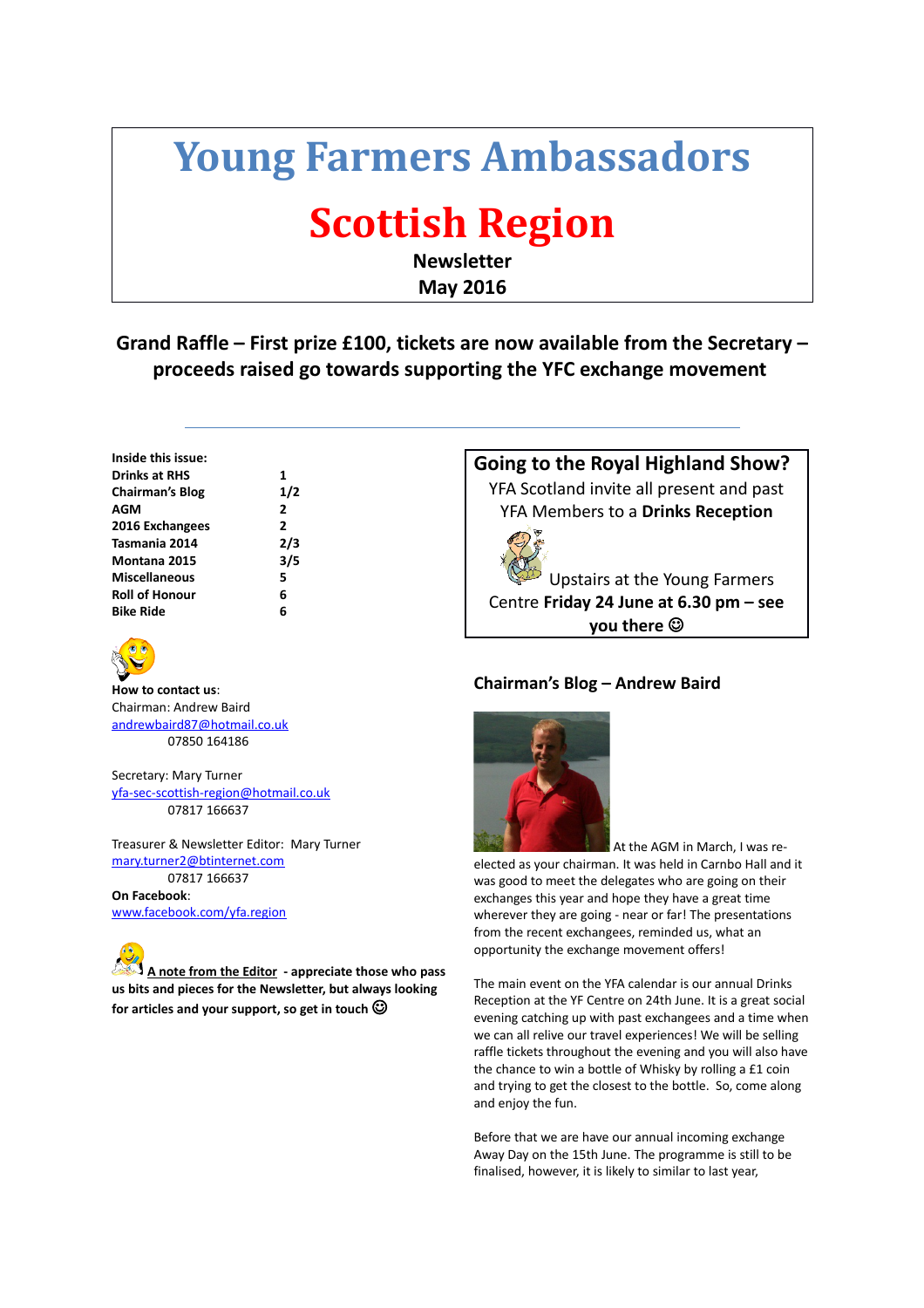including a visit to the Kelpies and Falkirk Wheel. Helpers are always needed, so if you are free that day, please contact Mary or Andrew. I look forward to meeting the 13 Exchangees from Europe, North America and New Zealand.

### **Annual General Meeting**

The AGM of the Young Farmers Ambassadors Scottish Region was held on Sunday 13 March, 2016 at Carnbo Village Hall. Starting off in the early afternoon with a light lunch provided by Dicky & Harold, with a rolling presentation of photos from exchange trips, YFA & IFYE Events in the background. The Office Bearers and Committee elected are:

**Chairman**: Andrew Baird

**Vice Chairman**: Neil Brims

**Secretary**: Mary Turner

**Treasurer & Newsletter Editor**: Mary Turner

**Contact Member for IFYE**: Paul Fraser

**Ex Officio**: Elaine Meikle

#### **Representatives to YFA National Executive**: Elaine Meikle and Andrew Baird

**Committee**: Following a decision at the 2014 AGM, all the outgoing Exchangees are automatically elected on to the Committee for a two year period. In addition, Richard Wilson was elected

**Auditor**: Alan J Turner, CA

After the formalities were over, the following gave us an insight into their recent trips:

**From 2013**: Karen Gemmell – Wales **From 2014**: Robert McKechnie – Tasmania **From 2015**: Gillian Stewart – Canada; Andrew Baird – Colorado; Rachel Matheson – Montana; Laura-Anne Logan – Wales (M Turner presented on behalf of Laura-Ann) Fiona Parkin & Sarah Jane Urquhart – European Rally in Austria

**Thanks to all for their informative presentations and making us wish we could do it all again! We look forward to seeing presentations from those who could not make it, next year!**

## **OUTGOING EXCHANGEES 2016**

The Scottish Association of Young Farmers Clubs held interviews in February 2015. This year's lucky members selected to represent Scotland are as follows: Zoe Wilson New Zealand (Kilmaurs) Gemma Bruce Tasmania (Udny)

Sarah Ferguson **Canada** 

(Machars) Mhairi Lake Colorado (Carluke) Lucy McClymont **Kansas** (Lower Nithsdale) Hannah Adam Montana (West Fife) Zoe Clarke Vister (Loch Lomond) Hannah Lumsden Ulster (Strathbogie) Helen Hamilton Wales (SSS) James Peat Wales (Carluke) James Gemmell **European** (Mauchline) Rally – N Ireland Eilidh McCulloch **European** (Carluke) Rally Michael Rattray **European** (Srathearn) Rally Kim Taylor **European** (Turriff) Rally Katie Burns **Autumn** Seminar (Kilmaurs)



#### **Down Under with Robert McKechnie**

Having been lucky enough to be selected by SAYFC I set off for Tasmania in April, 2014. All was well leaving Glasgow airport, however when making my first connection flight in Dubai, the size of the task just to reach my exchange destination became apparent! There were also connections to be made in Kuala Lumpur and Melbourne before finally arriving in Hobart, the capital city of my host state Tasmania.

Upon arrival, I was greeted by Noel Beven, a past Rural Youth State President and founding chairman of Australia's premier agricultural field day, Agfest. For the first week of my visit, I would be staying with Noel and his family at their farm Westfield, outside the village of Campania. As well as being a sheep farmer, Noel also runs a contracting business and works for a company called Tasmanian Alkaloids who are responsible for the growth and sale of poppies. Over 90% of the worlds medical supply of alkaloids come from Tasmania; so this is major part of the agricultural industry in this part of the world with any semi decent arable land available sown with poppies. As there is no such specified machine as a poppy harvester available on the machinery market one had to be built from scratch and this was done at Noel's farm.

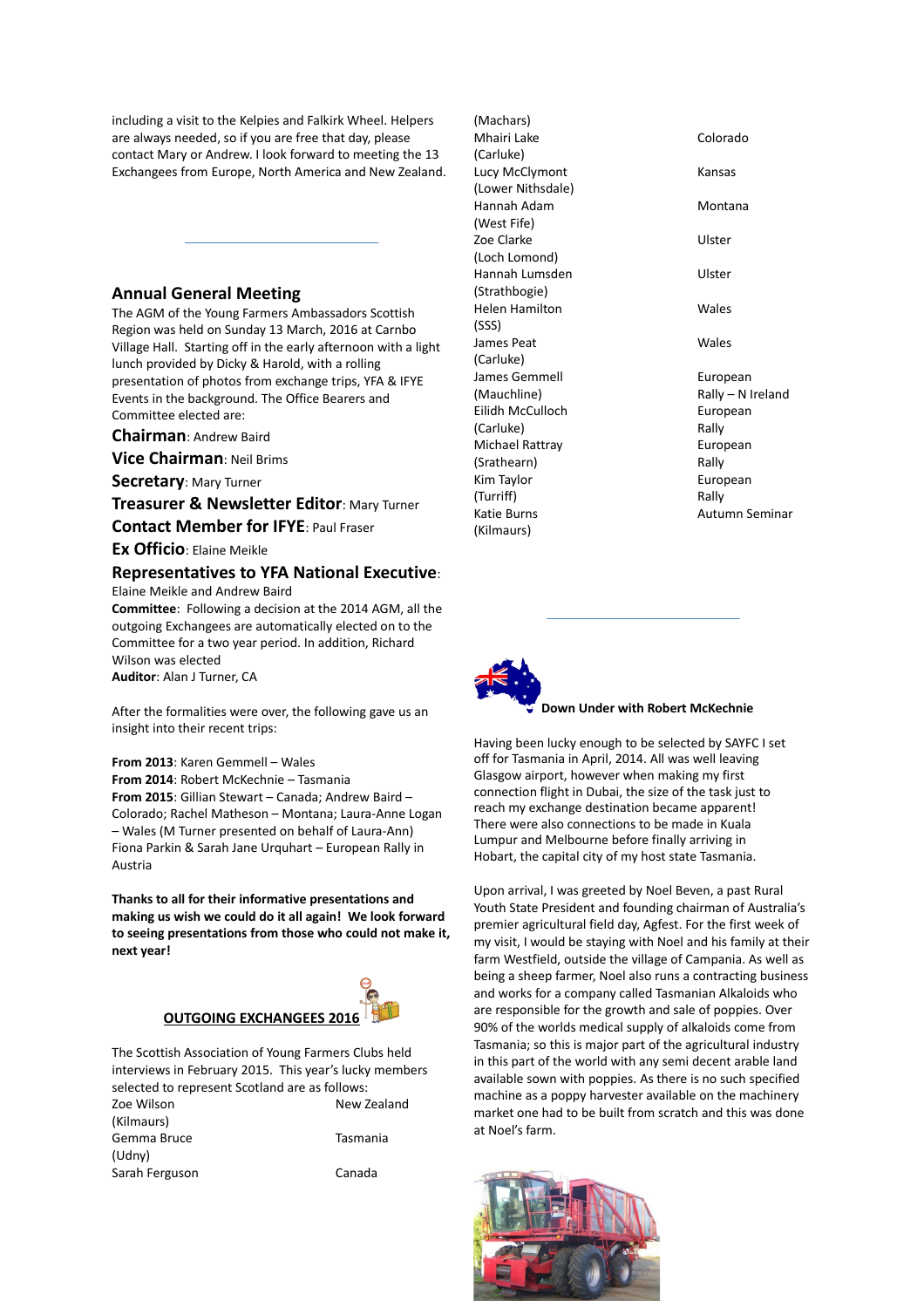Whilst staying with the Bevens I helped with general farm work and went on lots of visits to neighbouring farms. I also had a good time socially with big family dinners, especially over Easter weekend, going to the zoo and meeting up with some of my fellow exchangees and Rural Youth Members. At the end of my second week I would be attending Rural Youths main event Agfest and with Noel having been the founding Chairman he gave me a great insight as to what went on there.

My next host was with state president Simone Hayers where I was joined by fellow exchangees Mirijam from Switzerland and Lou-Ellen from Northern Ireland. I should say at this point that most Australians and foreign exchangees alike were struggling with my "dulcet Lanarkshire tones" so to meet up with Lou-Ellen who could speak the lingo at the same speed as myself was brilliant! The Norwegian exchangee claimed we had some sort of secret language, as it did not resemble any sort of English!

The most enjoyable part of my trip came with the week of Agfest, which is completely run and funded by Rural Youth. There is no involvement from agricultural societies or any other third parties and the actual show site, Quercus Park, is also owned by Rural Youth. It is very hard to put into words the effort and commitment that is involved with the organising and running of this event. Agfest runs over 3 days, but it really is a year in the making. I arrived at Quercus on the Saturday before Agfest where all Rural Youth members and volunteers stay on site in permanent accommodation. An unbelievable amount of work was to be done, everything from car park marking, road making, grass cutting, site marking, running and covering electrical cables, clearing wood and too much more to mention. Of course, the highly important task of keeping the crib rooms drinks fridge packed to capacity at all times, could prove extremely difficult!

During the days of Agfest itself everyone was up at 4.30 am to start with car parking duty and there were numerous other jobs to be done during the day from attending gates to making sure that all the catering vans and tents were kept supplied with enough water. Agfest is the biggest event of its kind in the whole of Australia with turnover being well into the 7 figures. It's hard to believe that all this is achievable by an organisation where everyone is under the age of 30 and with a membership of only 200 and not even everyone helps with Agfest. It was absolutely brilliant to be a part of this wonderful week, here are the volunteers



Over my two month stay in Tasmania I got the chance to take part in a whole host of different experiences from touring the Cascade Brewery to driving a potato harvester.

To get a chance to travel the world and meet new people and experience their cultures in the way you can through the exchange programme is second to none. I feel that the International Travel programme is an underutilised part of SAYFC and hopefully with people looking at all of the previous reports and pictures will encourage more people to apply.

I would also like to take this opportunity to thank the SAYFC International Trust, Young Farmers Ambassadors, Avondale Young Farmers and Lanarkshire District who all helped fund my trip. My exchange between SAYFC and Tasmanian Rural Youth was great from start to finish and my only real complaint is that my time in Australia was simply not long enough!

### **Montana 2015 – Big Sky Country – Rachel Matheson**

On the 4<sup>th</sup> of July 2015 I set off to Montana, USA as part of the International Young Farmers exchange (IFYE) programme, which I became involved with through SAYFC. Montana is in the far north of the USA, bordering with Canada, the state is five times the size of Scotland, but with a population of only 5 million, which is five times less than Scotland. It is a typically dry, hot state, with a lot of its area being mountainous. With regards to agriculture, Montana has over 2.25 million head of cattle. The average farm size is 2,500 acres, and it produces over 3 million tonnes of wheat per annum.

My first week in Montana was spent in Bozeman at the Montana State University (MSU), where Montana 4H, which is a youth organisation similar to YF for people aged 9-19, were holding their congress. On arrival I met the other 13 IFYEs from all over Europe and Asia, and everyone got on really well. The week in Bozeman was spent camping, stock judging, learning how to line dance and attending dances, trying local food, white water rafting and so much more! It also involved hosting a stand to educate about your individual country – the Montanans found it pretty funny that Scotland's national animal is the Unicorn! I spent most of my time with the Welsh, English and Northern Irish exchange girls. The four of us found the dances very entertaining, though different to what we were used to, as the US drinking age is 21 and this is very strictly enforced! By the end of the week we were all really sad to be separated , but we have arranged to meet up again in futu

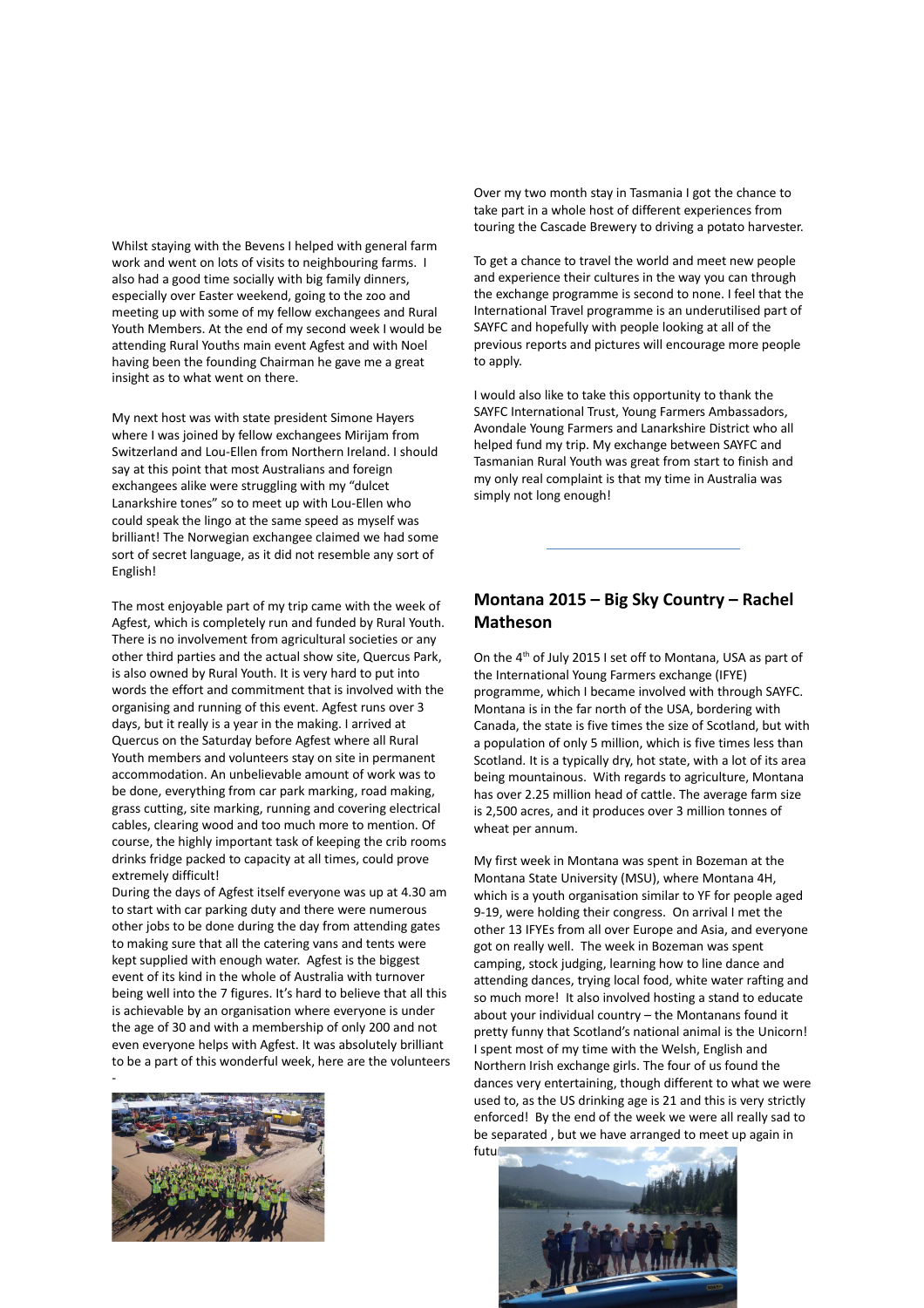I was collected from MSU to go to my first host family, the Kinyons, by Casey, the nephew of the family I was to be staying with. He took me on an 18 hour road trip around Montana, Idaho and Wyoming and round the whole of Yellowstone National Park – including a stop off at Old Faithful, the world's most famous geyser, which was amazing! I met my host family, Ramona, Bruce and Emily late that evening, and they were so welcoming, I felt immediately at home. I stayed in the settlement of Galata, which is basically an old western ghost town, on the Montana Highline, which is a very flat open area. From the house I was staying in you could see 80 miles in each direction, which I found strange having come from the Highlands. The first day in Galata was spent with Stephanie, a neighbouring girl who worked on her cousin's 7,000 acre farm. On our first day Stephanie and her cousin Trevor summer fallowed about 400 acres with a team of CAT Challengers – each with 350 + HP!!!

 I got to visit lots of different farms including combining wheat, peas and lentils, swathing and baling hay. I also attended the county fair for five days, similar to my local show, and went to the nightly rodeos, demolition derby, and pig wrestling!

 Steph and Casey took me to visit nearby towns and tourist attractions, such as Inverness, Montana for combine parts, with a population 50, and visiting the shortest river in the world, Giant Springs. We also spent a lot of time shooting, boating and fishing, and I managed to shoot a few Gophers and a lot of cans; caught a few fish, which we ate the following day. I was quite amazed by the gun culture in the USA, particularly up north in Montana, which is very rural. Everyone aged over 13 has a gun, and most people have 4 or 5 guns, with semi-automatic handguns being normal!

 Another highlight was moving cattle at Ramona's brother's farm down the highway and across fields on horseback, which was great fun until my horse stood on a rattlesnake! We also attended Church most Sundays which was held outside, the minister actually turned out to be a native Glaswegian who had moved to the States 40 years ago! He and his wife took me for a day trip to Glacier National Park, which was a great day, and entertaining as we got pulled over by the police for speeding! I was so sad when my three weeks in Galata were over, as I felt so at home there, but was looking forward to going on to my next family who lived a few hundred miles away in a town at the foot of the Rocky Mountains.





At the end of July, I moved on to stay with the Evenson family, and found them instantly a fun family to be around! They lived in the town of Kalispell, which is in the heart of the Rocky Mountains, on the banks of the Flathead Lake, and right beside the entrance to Glacier National Park. The family had two girls, Jayme, 18, and Tia, 15, who were both active 4-H and Future Farmers of America (FFA) members! Though they didn't live on a farm they had strong farming connections and spent a lot of time at the 'VoAg' which was an active farm run in conjunction with the local school, where students can choose to go for part of their secondary education. The concept of this was totally new to me but so interesting, it meant that teenagers were able to focus on things they enjoyed, such as agriculture, rather than having traditional school subjects forced on them. It made me think that maybe if the UK adopted something similar it would help encourage, and equip young people to choose a career in agriculture. Though it was summer holidays, we went to the VoAg twice daily to feed and halter train the steer Jayme kept there that she had entered in the local fair. Tia also kept two pigs at the VoAg which were entered for fair.

 The first four days of my stay with the Evensons were spent road tripping around the state. We visited the Lewis and Clarke Caverns, attended rodeos, went to the Hungry Horse Dam, got a tour of a Honey Farm and picked our own honey (kind of) and visited the Grant-Kohrs ranch. On our travels we went straight through Glacier National Park and this was amazing, as I got to see a black bear, mountain goats and long horn sheep all in the wild!

 Between trips, and looking after the animals, I spent a lot of time hiking, swimming in the lake, and hanging out with the girls and their friends at the local Dairy Queen, along with a few wild parties in the woods and a day trip to Canada! The last four days of my trip were spent at Kalispell County Fair. I helped Jayme to dress her steer on the two days she was showing, and was so pleased when she got reserve champion in her class. As it was far too hot for the animals outside, the whole Fair was held in a huge shed. Tia also did well with her pig, and her dog got reserve champion in the dog show. On the last night of my stay we camped at the fair and saw the band Sugarland, who were so good! The Evensons were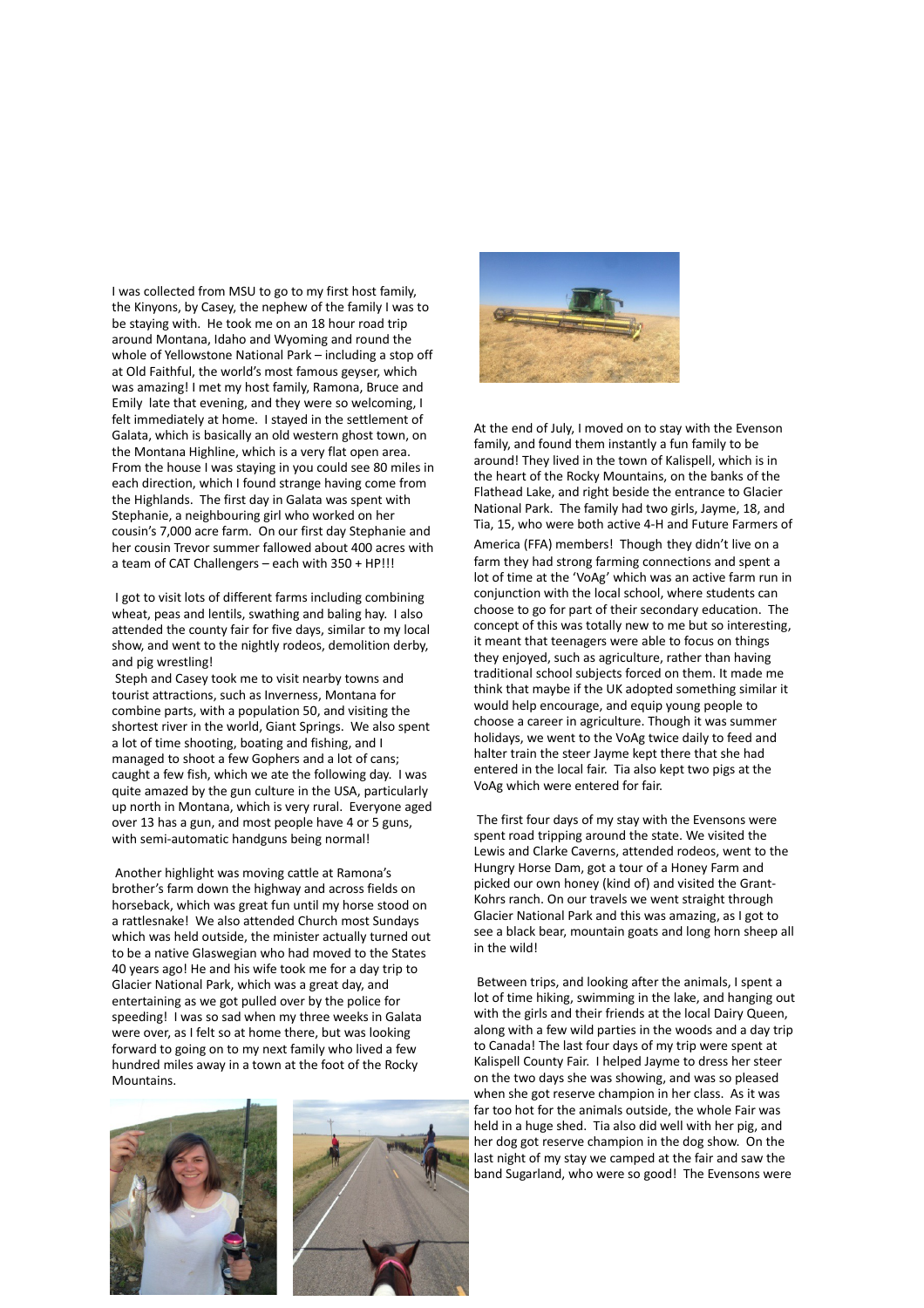so kind, and made me feel part of the family. They even surprised me one night and had arranged for a family friend who owned a plane to take me up on a flight. This was amazing flying over the Rockies and the Lake at dusk, and they even let me have a go at the controls!





My trip was the most action packed seven weeks, and I have only included a fraction of the adventures. The people of Montana were so warm and welcoming, and everyone I met genuinely wanted to speak to me and had an interest in what I was doing and where I was from. The families I stayed with were accommodating and keen to ensure my trip was amazing!

My trip wouldn't have been made possible without SAYFC, 4-H, the SAYFC international trust and YFA, so I'd like to thank them hugely!

#### **Dates for your Diary**

**UK YFA Reunion - this will be held from 28 October to 31 October, 2016, in the Glenavon House Hotel, Cookstown, Northern Ireland – the invitation from the Irish, should be out later on in the summer, but in the meantime, put it in your diary! Future European IFYE Conferences 23 – 30 July 2016 – Estonia 2017 – Switzerland 2018 – Northern Ireland (60th Anniversary)**



 Included in the 25 group from GB & NI are 8 Scots heading to Estonia on 23 July for this years European IFYE Conference - given the success of the Conference last year at Gordonstoun, it is a little disappointing that more Scots haven't signed up for it. Look out for the Report in the next YFA Newsletter

Also check out the European IFYE website for news on IFYE http://www.ifye.org/pages/europe/default.htm

ongratulations!

 **To the following : Lorna (Hamilton – YFA Award 2003) & Tony Read - a son, Samuel; Amy (McNee – European Rally 2003) & Alex Henderson – a son, Taylor; Fiona Leitch (European Rally 2004) married James Menzies**

The following death has been reported: Michael Dunlop – USA 1966; Michael was also Secretary of the International Trust and a former SAYFC Chairman

**Subscriptions due for 2016 – this really is a plea to those who are still to pay their membership. The vast majority have set up a Standing Order, which really helps to keep YFA in business. We do provide generous donations to the outgoing Exchangees, and without the support of our members, we would not be in a position to continue the level of donation. This year our only fund raiser is the Grand Raffle, so more and more we do depend on membership payments. It has been increasingly difficult to encourage the newer Exchangees to join and without their help and support the organisation will have no future. So PLEASE PAY YOUR SUBSCRIPTION. You can pay by Standing Order, online or cheque – all the details are on the attached Standing Order form. DON'T FORGET - £10 MEMBERSHIP**



**We are extremely grateful to both Aldi & IFYE Scotland 2015 for their assistance with the Drinks Reception**